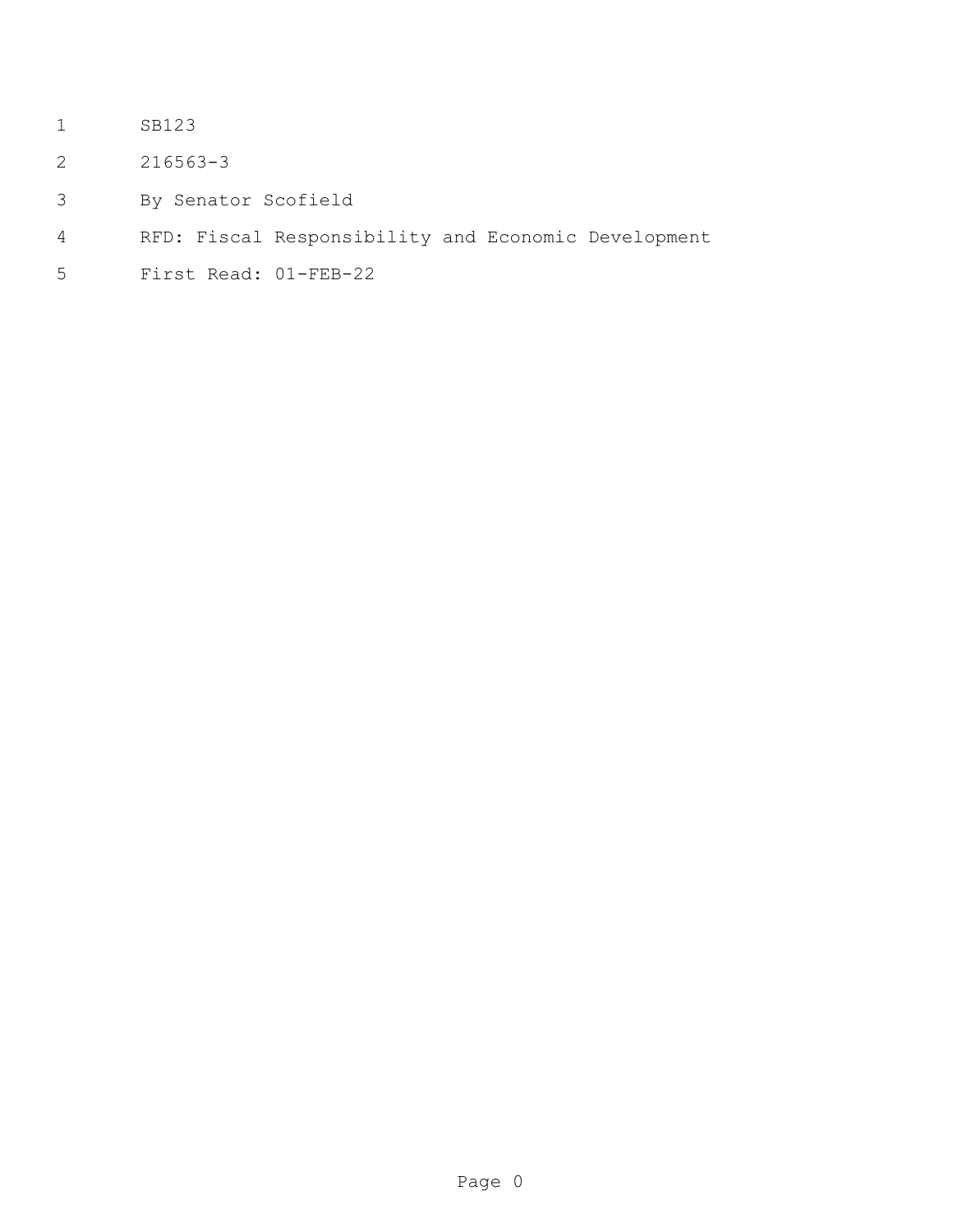SB123 ENROLLED, An Act, Relating to the Connect Alabama Act of 2021; to amend Sections 41-23-271, 41-23-273, and 41-23-274, Code of Alabama 1975; and to specify the minimum service threshold; to authorize the Alabama Digital Expansion Division chief to enter nondisclosure agreements; and to revise the expenditure of the Connect Alabama Fund and allow for annual revision of 11 the program funds. BE IT ENACTED BY THE LEGISLATURE OF ALABAMA: Section 1. Sections 41-23-271, 41-23-273, and 41-23-274, Code of Alabama 1975, are amended to read as follows: "§41-23-271. "For the purposes of this article, the following 18 terms shall have the following meanings: "(1) ADECA. The Alabama Department of Economic and Community Affairs. "(2) AUTHORITY. The Alabama Digital Expansion Authority. "(3) CONNECT ALABAMA FUND. A fund created within the State Treasury to be administered by the Alabama Digital Expansion Finance Corporation, with funds distributed by the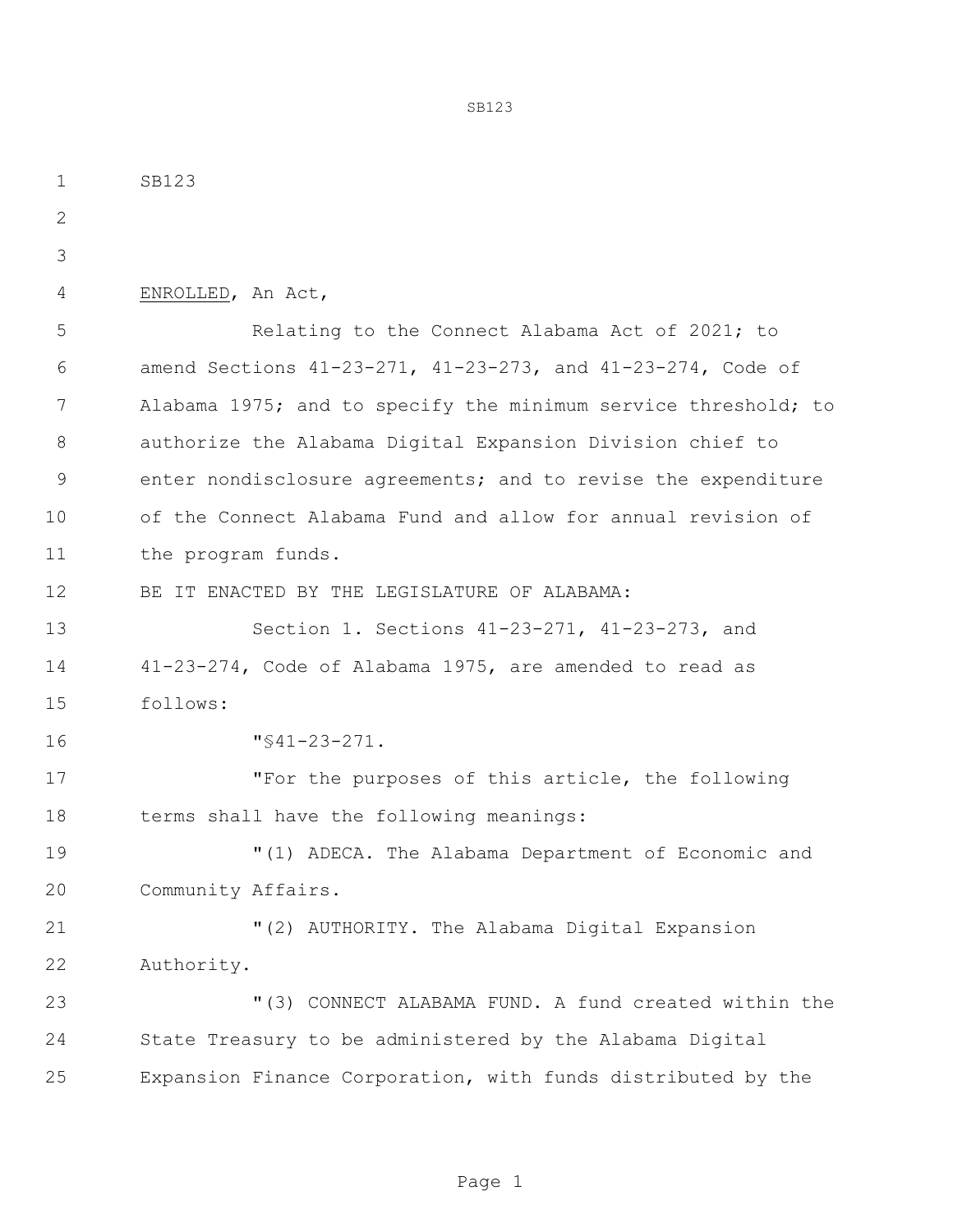| $\mathbf 1$ | corporation to ADECA for use by the division for the           |
|-------------|----------------------------------------------------------------|
| 2           | implementation and administration of the statewide             |
| 3           | connectivity plan.                                             |
| 4           | "(4) CORPORATION. The Alabama Digital Expansion                |
| 5           | Finance Corporation.                                           |
| 6           | "(5) DIVISION. The Alabama Digital Expansion                   |
| 7           | Division of ADECA.                                             |
| 8           | "(6) END USER. A residential, business,                        |
| 9           | institutional, or government entity that uses broadband        |
| 10          | services for its own purposes and does not resell the          |
| 11          | broadband services to other entities.                          |
| 12          | "(7) MIDDLE MILE PROJECT. A broadband infrastructure           |
| 13          | project that does not provide broadband service to end users   |
| 14          | or to end-user devices.                                        |
| 15          | "(8) MINIMUM SERVICE THRESHOLD. A connection to the            |
| 16          | Internet that provides capacity for transmission at a minimum  |
| 17          | speed per customer necessary to meet the definition of         |
| 18          | advanced telecommunications capability for fixed broadband     |
| 19          | services as set by the Federal Communications Commission of at |
| 20          | least 100 megabits (100 Mbps) per second downstream and at     |
| 21          | least 20 megabits (20 Mbps) per second upstream.               |
| 22          | PROVIDER-SPECIFIC INFORMATION. Any information<br>"(9)         |
| 23          | given to ADECA or its agents by a broadband service provider   |
| 24          | that identifies the provider's location-specific service       |
| 25          | availability details, construction plans, or business          |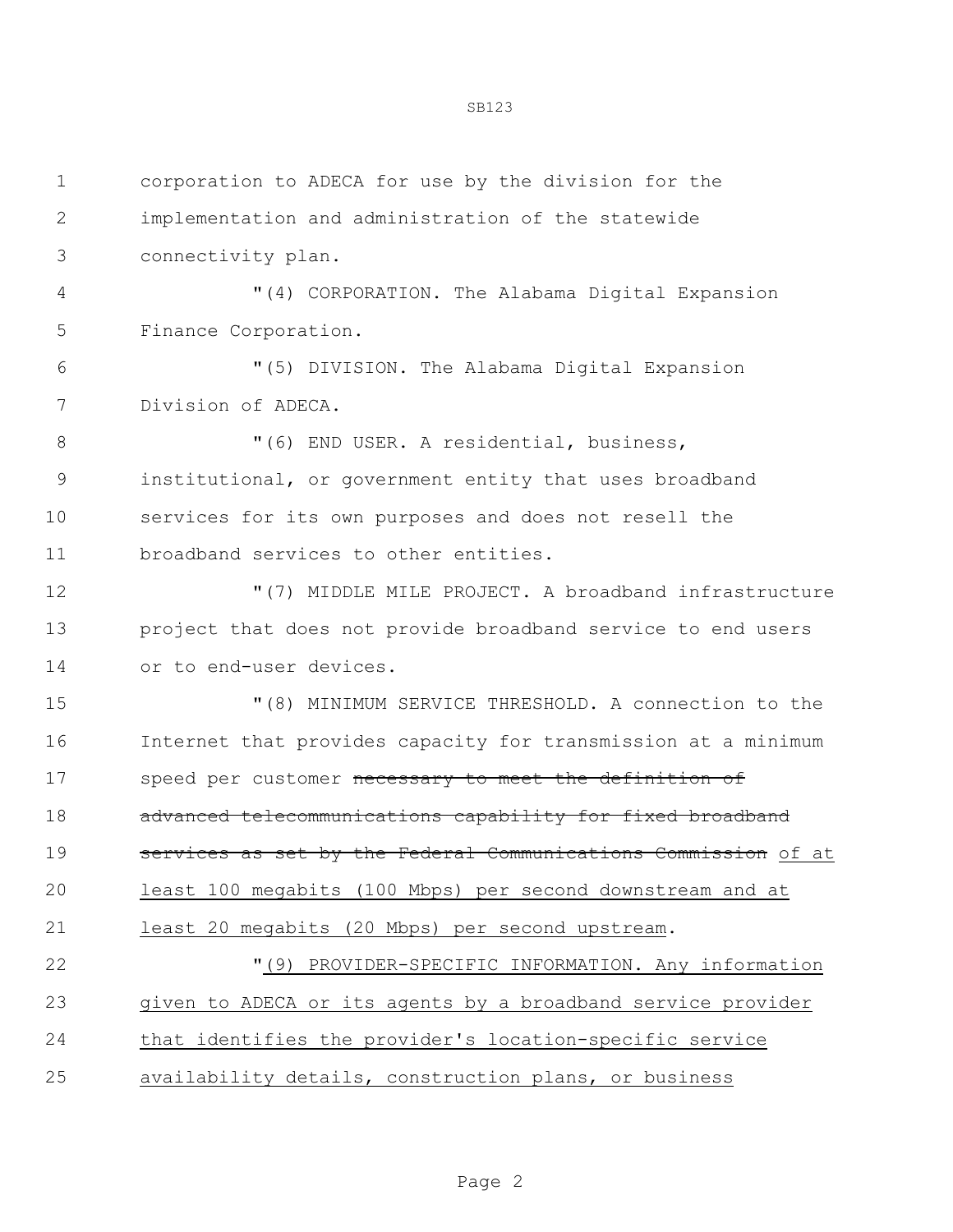ascertainable by proper means through third parties without

| 3              | substantial effort.                                            |
|----------------|----------------------------------------------------------------|
| $\overline{4}$ | " $(9)$ (10) RURAL AREA. Any area within this state not        |
| 5              | included within the boundaries of any incorporated city or     |
| 6              | town having a population of more than 25,000 inhabitants,      |
| 7              | according to the last federal census.                          |
| 8              | " $(10)$ (11) UNSERVED AREA. Any area that is                  |
| 9              | determined by the division to not have at least one provider   |
| 10             | of terrestrial broadband service that offers a connection to   |
| 11             | the Internet that meets or exceeds the minimum service         |
| 12             | threshold.                                                     |
| 13             | $"$ \$41-23-273.                                               |
| 14             | "(a) The Alabama Digital Expansion Division is                 |
| 15             | created as a division of ADECA. The division shall be run by a |
| 16             | division chief, who shall be appointed by the Director of      |
| 17             | ADECA, with the approval of the Governor, from a list of three |
| 18             | nominees submitted by the authority. The division chief shall  |
| 19             | report to, and be under the direct supervision of, the         |
| 20             | Director of ADECA. The division chief shall carry out the      |
| 21             | functions and duties of the division. The division chief shall |
| 22             | be knowledgeable in matters relating to broadband and shall    |
| 23             | have no financial interest in any broadband or related         |

operations details that are not otherwise readily

business or enterprise which would conflict or be inconsistent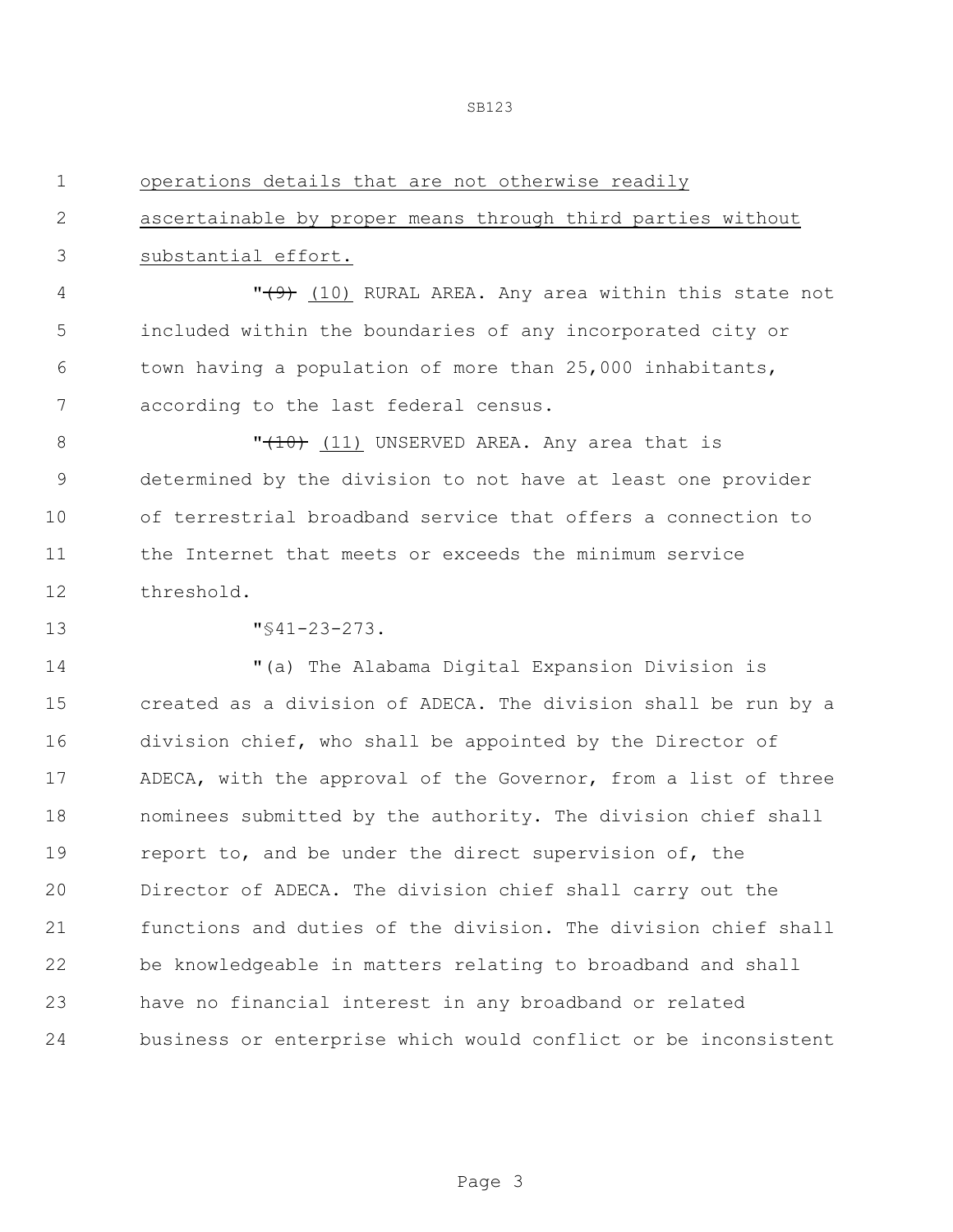with his or her duties as division chief. The division chief shall be employed in the exempt service.

 "(b) The division chief shall have the power and authority necessary to carry out the functions and duties of the division. All functions and duties of the division shall be exercised by the division chief or through such employees or other individuals the division chief may designate. In the performance and exercise of such powers, authorities, functions, and duties, the division chief and other employees 10 of the division shall be subject to all legal requirements, restrictions, limitations, conditions, and penalties, whether civil or criminal. These powers, authorities, functions, and duties include, but are not limited to, the following:

 "(1) Exercise duties as the chief executive of the division and exercise, consistent with this article and other 16 applicable laws, all the powers, authority, and duties vested by this article and any other applicable ADECA policies and regulations or laws providing for the operation of the division.

 "(2) Employ, with the approval of the Director of ADECA, all individuals necessary for the efficient operation of the division, including professional, technical, clerical, and other staff, including attorneys, special counsel, and consultants as are necessary to accomplish the objectives of this article.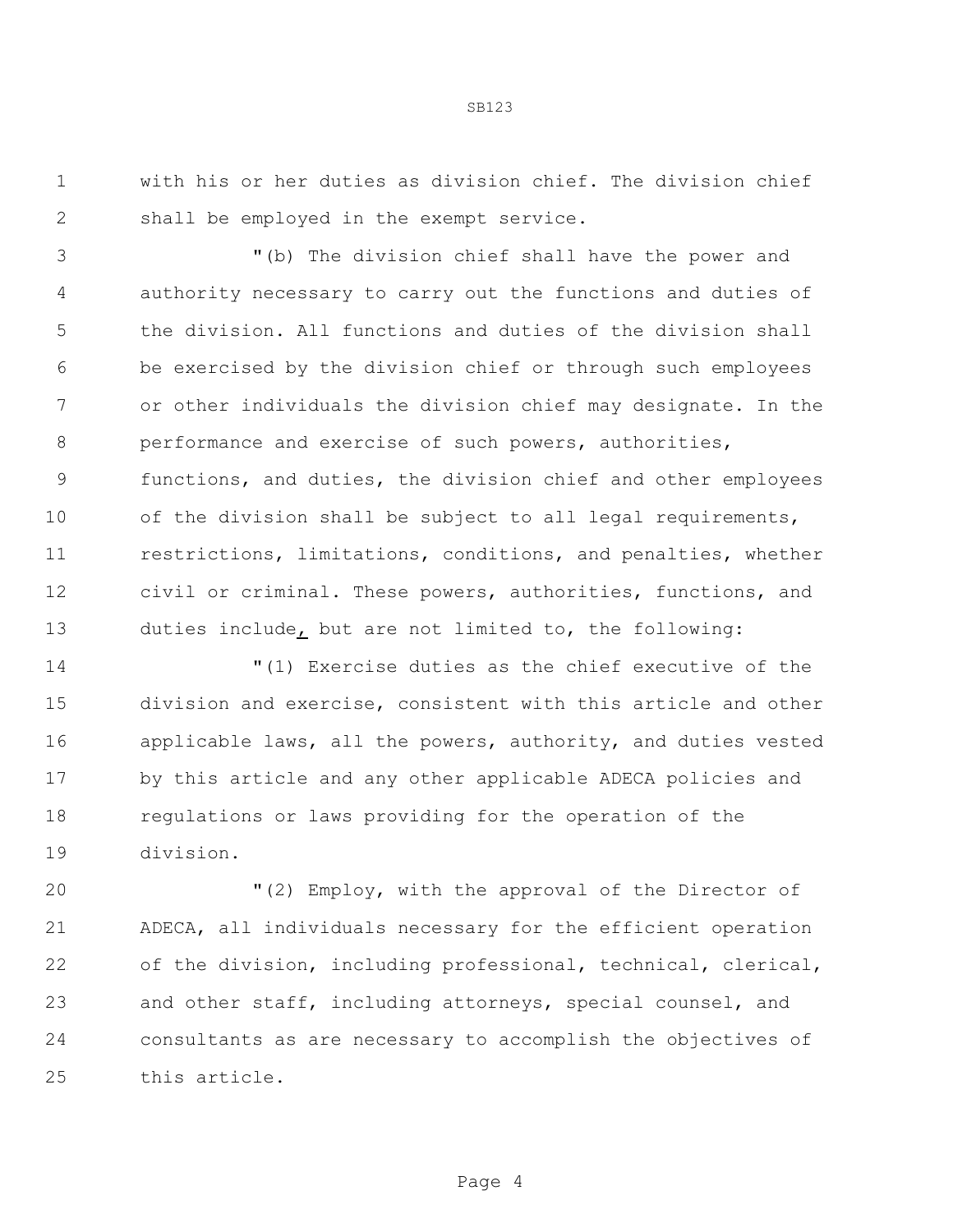| 1             | "(3) Enter into nondisclosure agreements to protect            |
|---------------|----------------------------------------------------------------|
| $\mathbf{2}$  | proprietary information. All provider-specific information     |
| 3             | provided under a nondisclosure agreement shall be presumed     |
| 4             | confidential and proprietary and shall not be considered a     |
| 5             | public record. Provider-specific information shall not be      |
| 6             | released to any person other than to the submitting broadband  |
| 7             | services provider and to appropriate ADECA staff, agents, or   |
| $8\,$         | contractors without the express written consent of the         |
| $\mathcal{G}$ | submitting broadband services provider. Provider-specific      |
| 10            | information shall only be used for broadband mapping, policy   |
| 11            | development, grant eligibility purposes, and furthering the    |
| 12            | broadband goals of the state.                                  |
| 13            | "(c) Upon approval by the Director of ADECA, the               |
| 14            | division chief may establish technical and other advisory      |
| 15            | committees to advise the division with respect to specific     |
| 16            | objectives.                                                    |
| 17            | $"$ \$41-23-274.                                               |
| 18            | "The division, in collaboration with the authority,            |
| 19            | shall have all of the following powers and duties:             |
| 20            | "(1) To promote the expansion and availability of              |
| 21            | high-speed broadband networks, services, and technologies      |
| 22            | throughout the state, including, but not limited to, rural     |
| 23            | areas, underserved areas, and unserved areas of the state.     |
| 24            | "(2) To develop and begin executing a statewide                |
| 25            | connectivity plan, as approved by the authority, to facilitate |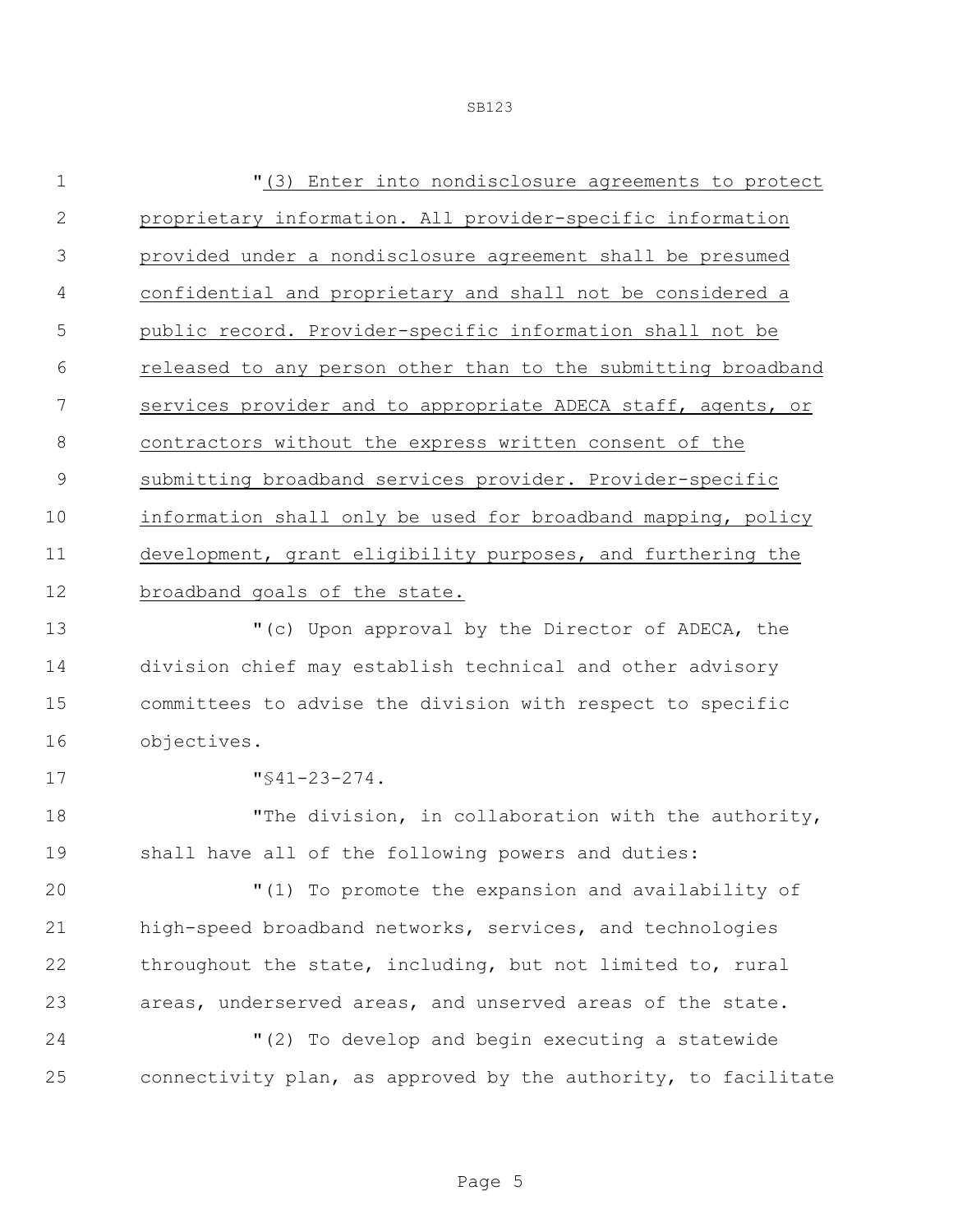the expansion and availability of high-speed broadband networks, services, and technologies throughout the state, including a timeline for implementation of the plan. The Director of ADECA shall submit the proposed plan to the authority for approval on or before July 1, 2022. The plan must consider the need for broadband expansion in rural areas, underserved areas, and unserved areas, as well as any other obstacles to broadband adoption. It shall include recommendations for funding, and plans for implementation of the following objectives, including, but not limited to:

 "a. Evaluation of the state's existing long-haul and middle mile network.

 "b. Projects for the development and expansion of a secure, reliable, robust, multi-purpose, and high-quality long-haul and middle mile fiber network throughout the state. Projects shall be implemented in the most cost effective and efficient manner for the state and should utilize existing, available infrastructure where it is consistent with the plan 19 and meets the speeds, service quality, and other priorities established by this article, the plan, or the authority.

 "c. Projects for providing last-mile infrastructure and lit services for specific applications and use cases that are determined by the division to be a priority supported by the network or portions of the network funded under the statewide connectivity plan.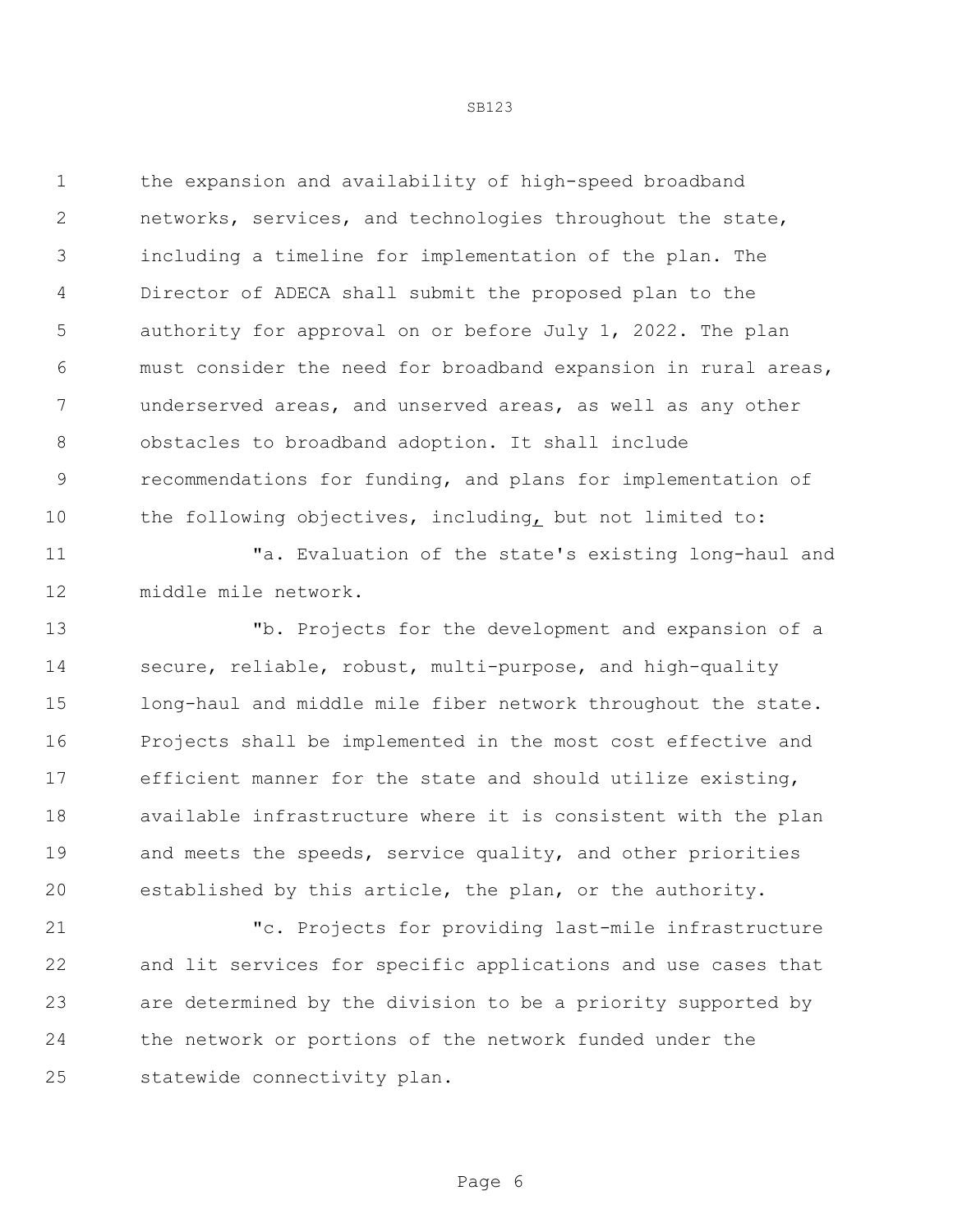"d. Consideration of suggestions and recommendations of the Alabama Supercomputer Authority.

 "(3) To implement the authority-approved statewide connectivity plan and to enter into contracts and leases for purposes consistent with the priorities of the plan. In developing the statewide connectivity plan, the division may seek input from incumbent Internet service providers, other service providers, and other owners and operators of infrastructure involved in providing high-speed broadband service.

11 The stablish and administer a broadband 12 accessibility the Connect Alabama grant program programs, in collaboration with the authority, for the purpose of promoting the deployment and adoption of high-speed broadband Internet networks, services, and technologies throughout the state, including, but not limited to, rural areas, underserved areas, and unserved areas of the state consistent with the 18 requirements of this article. For three years following May 19 17, 2021, 70 percent of the state Funds received by the Connect Alabama Fund shall be expended by the division for the extension of last-mile infrastructure in unserved areas at minimum speeds as determined by the statewide connectivity plan, as well as the establishment and administration of a middle mile program and line extension program. ADECA may establish additional Connect Alabama grant programs in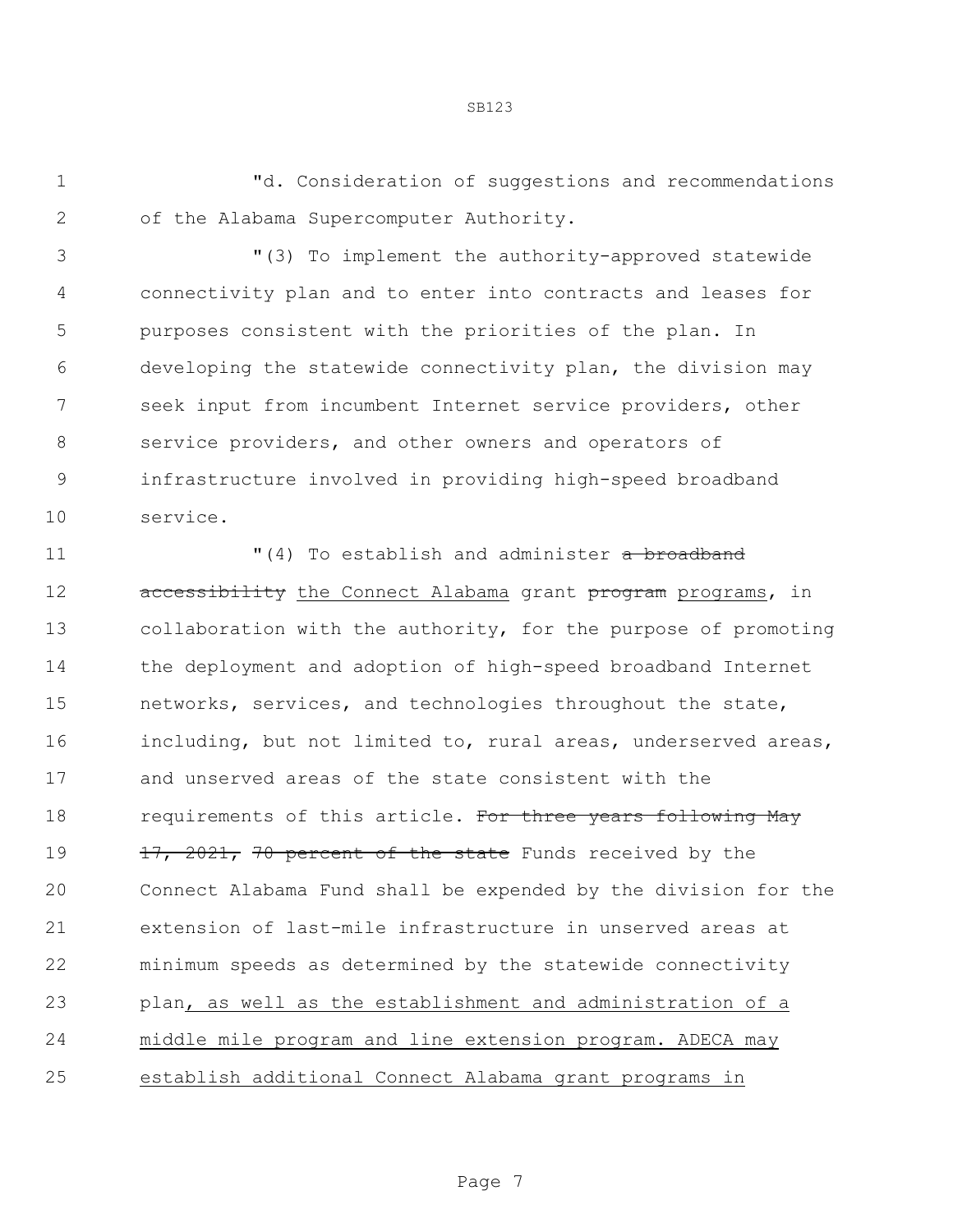SB123

 accordance with the goals of the statewide connectivity plan. The funding amounts for programs established under this article shall be evaluated for increase or decrease annually with recommendations from the division and approval by the 5 authority. After this time, all All funds received for the **statewide connectivity plan** Connect Alabama grant program 7 shall be expended according to the goals of the program and 8 the statewide connectivity plan, as identified by the division, and subject to any applicable legal requirements. Federal and other funds received by ADECA or the Connect Alabama Fund shall be expended by the division in accordance with the statewide connectivity plan and any legal requirements applicable to those funds.

 "(5) To adopt rules and policies, as approved by ADECA, within 90 days of establishing and receiving the initial funding for the statewide connectivity plan, to administer the program and to begin to accept applications for grants, including any rules necessary to meet the future needs of the grant program.

 "(6) To develop strategies and support efforts to attract and leverage grant funds, federal resources, and private investment in furtherance of this article.

 "(7) To accept and receive funds, gifts, grants, property, labor, or other monetary or in-kind contributions of any type or from any source, including, but not limited to,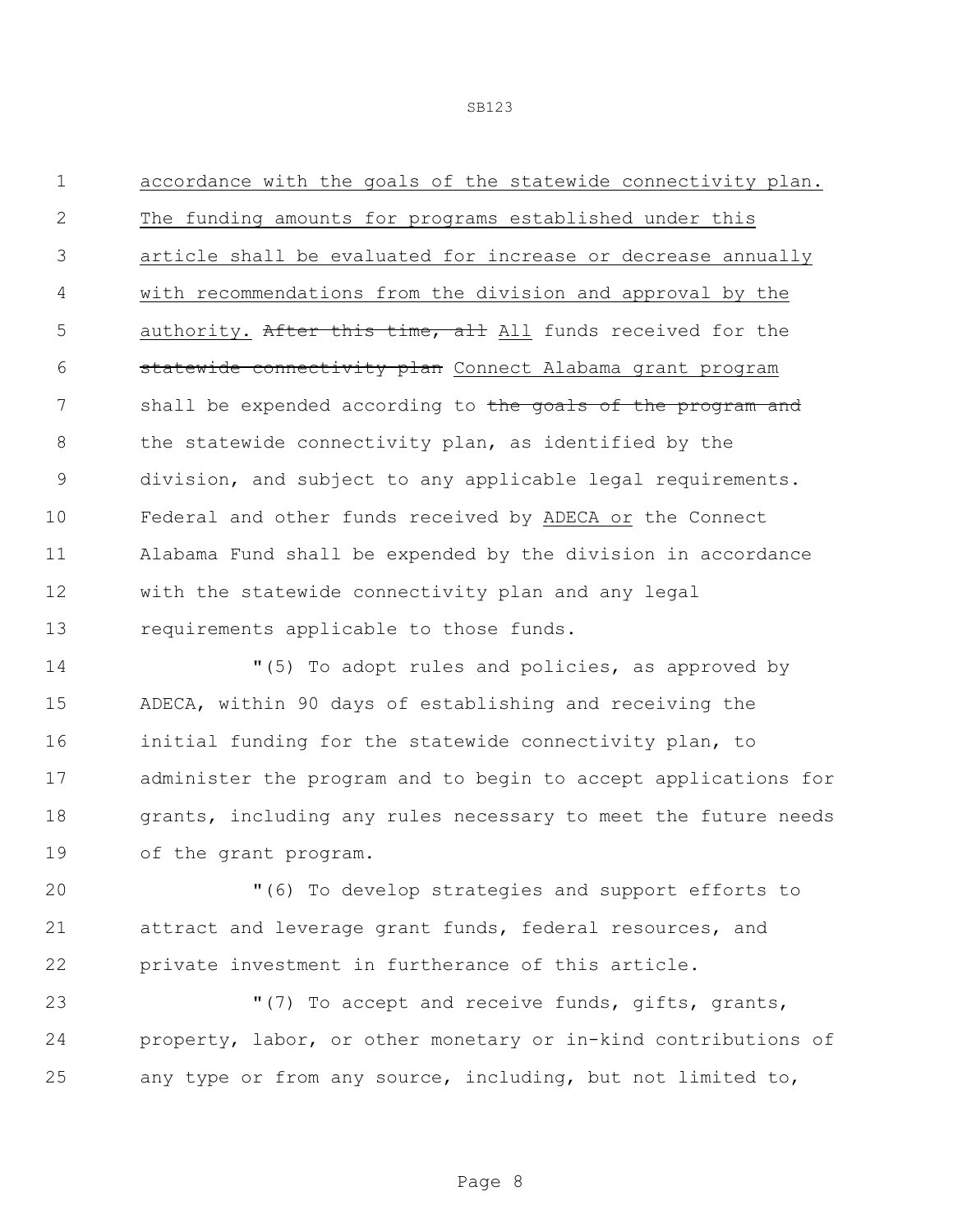federal and state grants, appropriations, loans, and loan guarantees.

 "(8) To administer the distribution of funds, grants, loans, loan guarantees, or other funds and resources received by the division and to ensure that grant funds awarded under this article are used for the purposes specified in this article.

8 "(9) To promote and encourage private investments and applications for available grants.

 "(10) To perform any other actions necessary or convenient for the implementation and administration of this article and in compliance with state and federal law."

 Section 2. This act shall become effective immediately following its passage and approval by the Governor, or its otherwise becoming law.